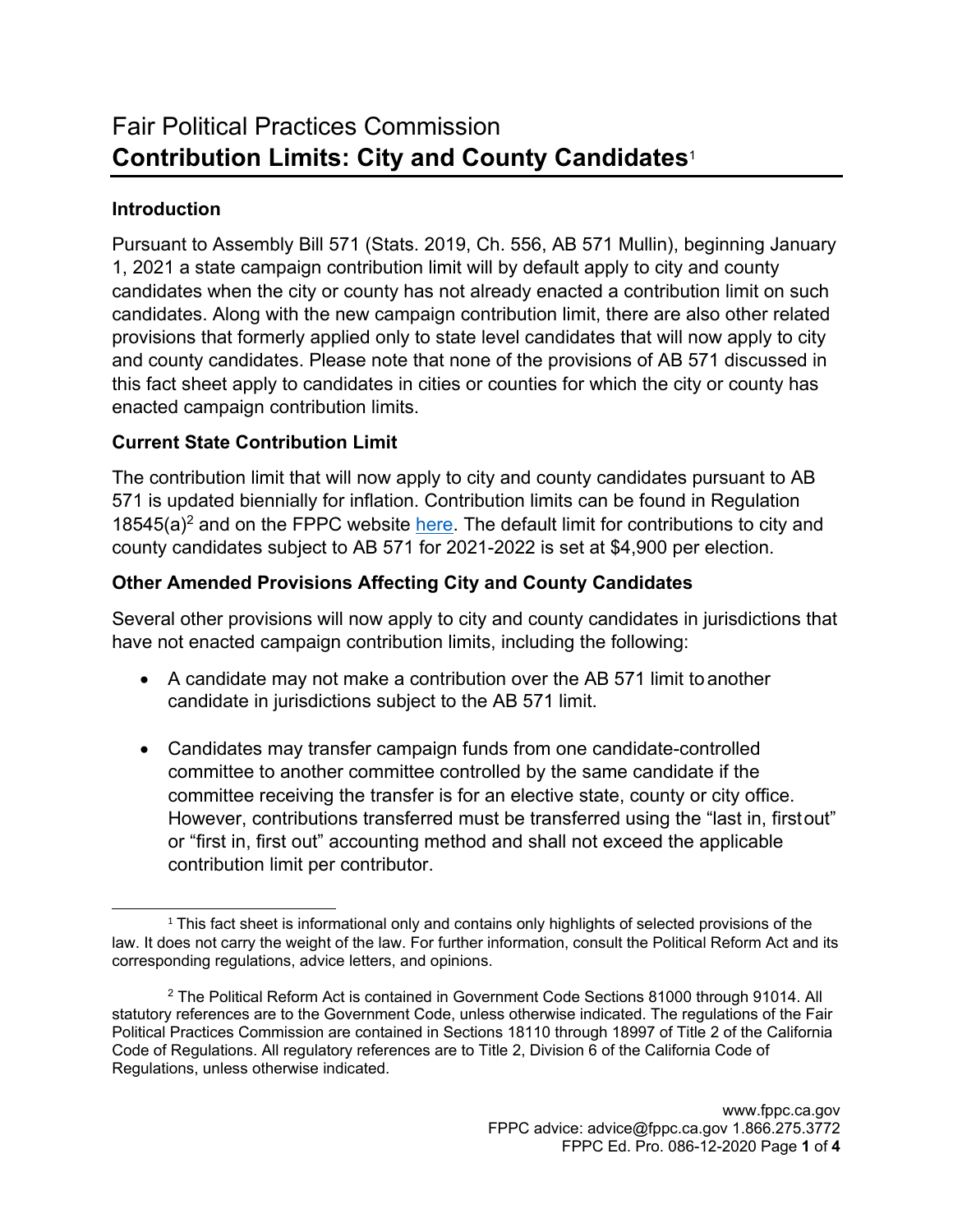- Candidates may not personally loan to a candidate's campaign an amount for which the outstanding balance exceeds \$100,000. A candidate may not charge interest on any such loan the candidate made to the candidate's campaign.
- Candidates may establish a committee to oppose the qualification of a recall measure and the recall election when the candidate receives a notice of intent to recall. Campaign funds raised to oppose the qualification of a recall measure and/or the recall election would not be subject to any campaign contribution limit under the Act.
- Contributions after the date of the election may be accepted to the extent contributions do not exceed net debts outstanding from the election, and contributions do not otherwise exceed applicable contribution limits for that election.
- Candidates may carry over contributions raised in connection with one election to pay for campaign expenditures incurred in connection with a subsequent election for the same office.
- Candidates are permitted to raise contributions for a general election before the primary election and may establish separate campaign contribution accounts for the primary and general so long as candidates set aside contributions and use them for the general or special general election as raised. If the candidate is defeated in the primary election or otherwise withdraws from the generalelection, the general election funds must be refunded to contributors on a pro rata basis less any expenses associated with the raising and administration of the general election contributions.

### **FAQs**

#### **A. If a city or county does not currently have contribution limits set within their ordinance would the state contribution limit be the default?**

Yes. The state contribution limit stated above would be the default contribution limit if the city or county ordinance is silent on whether there are contribution limits within that jurisdiction or if there is no city or county ordinance in place.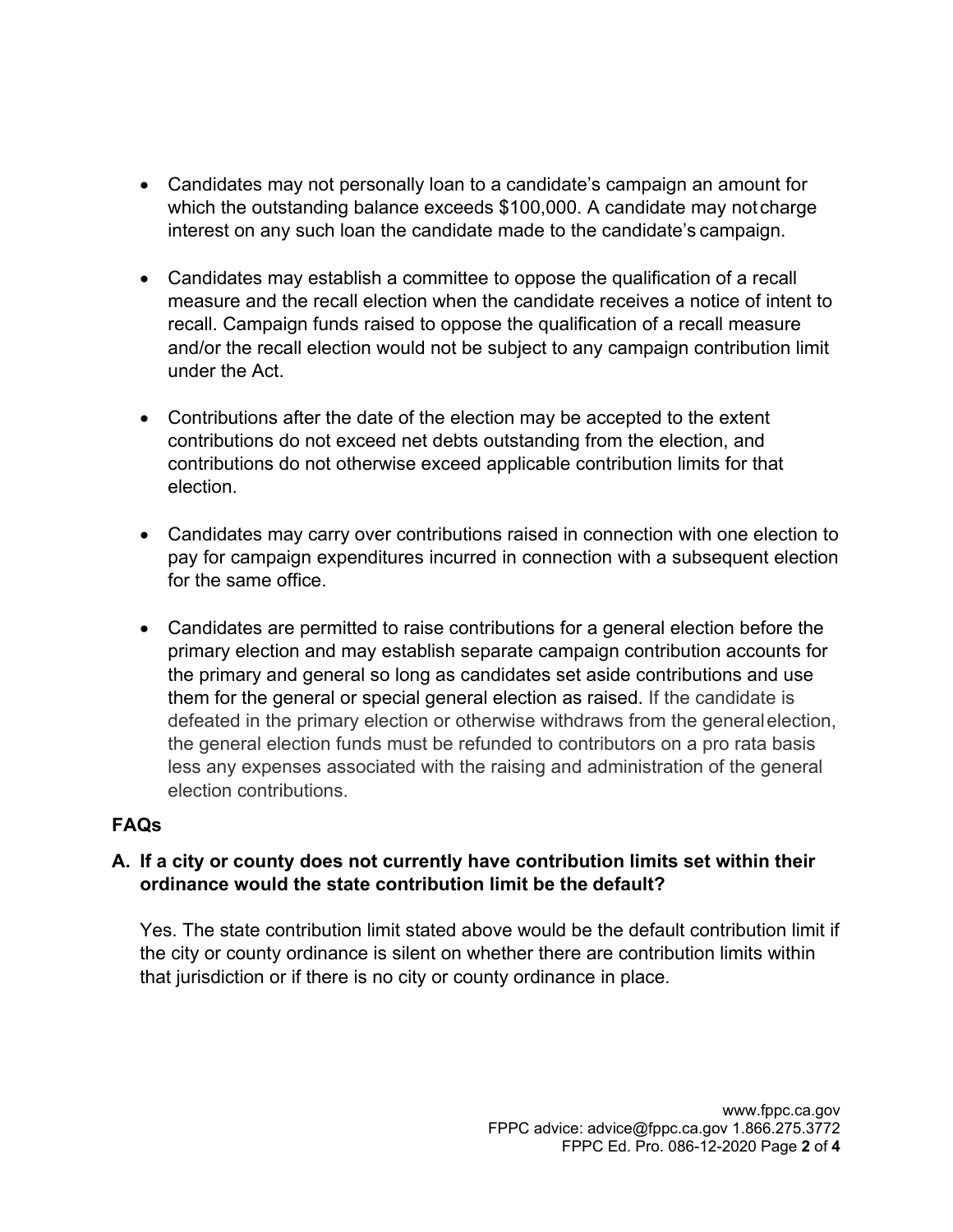### **B. Is there a way for a city or county to adopt "no" contribution limits for city or county elective city and county offices?**

Yes. A city or county may elect to have "no" contribution limits. To do so, it must explicitly state in the city or county ordinance that there are no limits on contributions. If it is explicit that the city or county has implemented "no" contribution limits, the state contribution limit will not apply as a default for that jurisdiction.

## **C. Can a city or county ordinance be less restrictive than the AB 571 limit (e.g., the city or county limit is set higher than the state limit)?**

Yes. A city or county can set contribution limits higher than the default state limit.

## **D. If a city or county imposes contribution limits, is the Commissionresponsible for enforcing those limits?**

No. The Commission will not regulate the administration or enforcement of the penalties. Cities or counties with existing limits or that adopt their own limits are not subject to the state limit and may impose their own penalties for violations.

## **E. If a city or county has voluntary contribution limits, but no mandatory contribution limits will the state limit be applicable?**

Yes. A city or county must enact mandatory contribution limits to avoid the state limit applying to elective city and county offices.

### **F. Does the default contribution limit also include judicial candidates?**

No. Elective city and county offices do not include judicial offices.

### **G. If a city or county has imposed contribution limits for particular city or county offices (e.g., Board of Supervisors), do those limits also apply to other positions such as the District Attorney or would the default state limit apply if a particular position is not specifically addressed by the city or county?**

The default state limit would apply to other positions for which the city or county has not set contribution limits. A city or county ordinance must explicitly state the city or county contribution limits and for which elective offices those limits will apply. A city or county may adopt a general provision implementing a contribution limit for all elective city and county offices in that jurisdiction. As noted above, a city or county may also adopt an ordinance that states the city or county is adopting no contribution limits for any offices to avoid the default state limit applying.